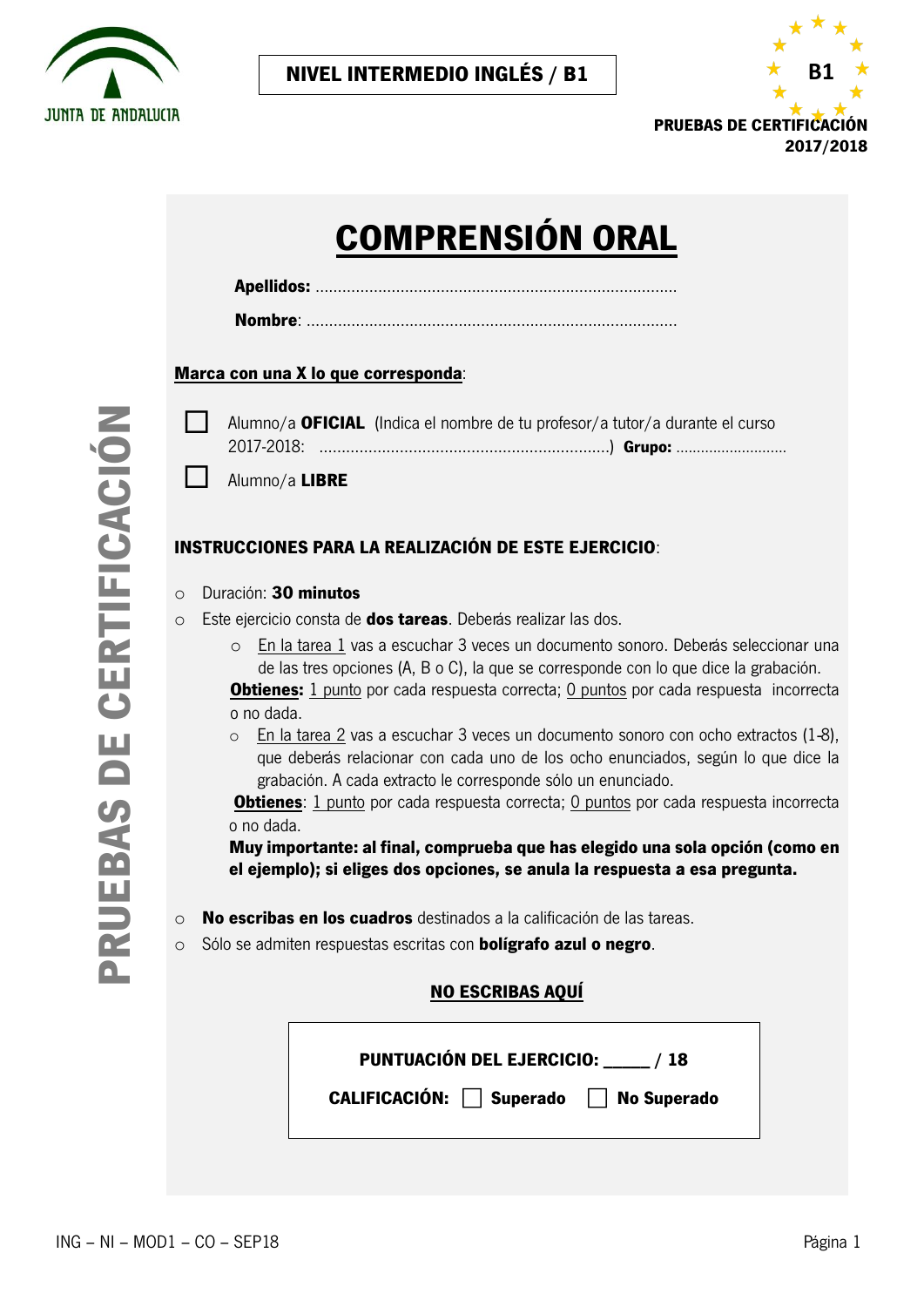



**TAREA 1 - 10 PUNTOS: You will hear an interview with Tamara Rojo. Choose the best answer (a, b or c) and write your answers in the corresponding box. There is an example at the start (0). You will get 1 point per correct answer. You will hear the recording THREE times.**

|                                                                                                       | <b>ANSWER</b> |  |
|-------------------------------------------------------------------------------------------------------|---------------|--|
| 0. Tamara's parents                                                                                   |               |  |
| were born in Canada.<br>a.                                                                            |               |  |
| met in Canada.<br>b.                                                                                  | B             |  |
| c. moved to Canada together.                                                                          |               |  |
| 1. Before being 16, Tamara's father decided to                                                        |               |  |
| join a leftist group against Franco.<br>a.                                                            |               |  |
| b. get a job abroad.                                                                                  |               |  |
| do the Army Service.<br>$c_{\rm r}$                                                                   |               |  |
| 2. When her parents met, Tamara's mother was                                                          |               |  |
| working in Canada.<br>а.                                                                              |               |  |
| studying in Canada.<br>b.                                                                             |               |  |
| c. moving to Canada.                                                                                  |               |  |
| 3. Tamara expressed that her school years were full of                                                |               |  |
| noise.<br>a.                                                                                          |               |  |
| enjoyable memories.<br>b.                                                                             |               |  |
| c. amazing things.                                                                                    |               |  |
| 4. At the end of her classes Tamara used to stay at the school                                        |               |  |
| entrance because                                                                                      |               |  |
| her mother had some things to do.<br>a.                                                               |               |  |
| she had to wait for her mother.<br>$b_{-}$                                                            |               |  |
| c. her mother was late to go to work.                                                                 |               |  |
| 5. Tamara found her love for ballet one day that a teacher invited                                    |               |  |
| her to                                                                                                |               |  |
| a. join the classes.                                                                                  |               |  |
| b. a ballet performance.                                                                              |               |  |
| c. go to the gym.                                                                                     |               |  |
| 6. When she saw that first ballet class session, she got especially<br>impressed by the beauty of     |               |  |
| the ballet teacher.                                                                                   |               |  |
| a.<br>the ballet classroom<br>h.                                                                      |               |  |
|                                                                                                       |               |  |
| the piano music.<br>C.<br>7. When Tamara told her father that she wanted to be a ballet               |               |  |
| dancer                                                                                                |               |  |
|                                                                                                       |               |  |
| he did not believe her at the beginning.<br>a.<br>he thought it was the best thing that she could do. |               |  |
| b.                                                                                                    |               |  |
| he was sad because he wanted something different for her.<br>c.                                       |               |  |
| 8. Tamara thinks that people from her generation                                                      |               |  |
| are the most academically prepared ones in Spain.<br>a.                                               |               |  |
| have learnt everything from their parents.<br>b.                                                      |               |  |
| want to be doctors and learn languages.<br>c.                                                         |               |  |